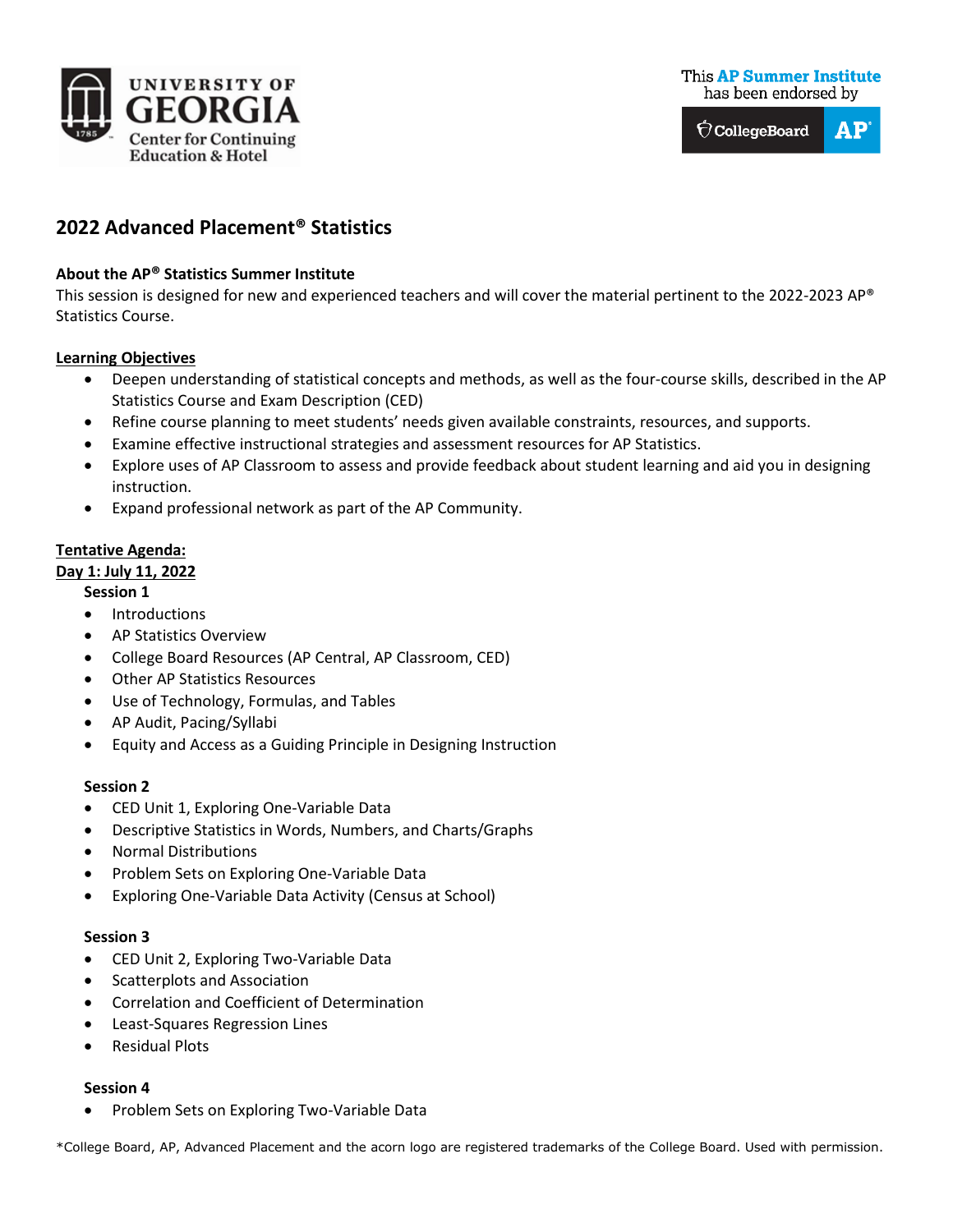- Correlation and Regression Methods Activity (Bundesliga Soccer Data)
- In-Class Exercises on Exploring Data and Relationships

# **Day 2: July 12, 2022**

## **Session 1**

- CED Unit 3, Collecting Data
- Sampling
- Observational Studies
- Experiments
- Designing Studies
- Scope of Inference
- Simulation and Simulation-Based Inference

## **Session 2**

- Problem Sets on Collecting Data
- Sampling Activity (Sampling at a School Assembly)
- Experimental Design Activity

#### **Session 3**

- CED Unit 4, Probability, Random Variables, and Probability Distributions
- Randomness and Probability Rules
- Conditional Probability
- Mutually Exclusive Events and Independent Events
- Random Variables (Discrete and Continuous)
- Binomial and Geometric Distributions
- Combined Event Probabilities

#### **Session 4**

- Problem Sets on Probability, Random Variables, and Probability Distributions
- Probability Activity (Rock-Paper-Scissors)
- Probability Activity (Casino Lab)

## **Day 3: July 13, 2022**

## **Session 1**

- CED Unit 5, Sampling Distributions
- Sample Proportion
- Sampling Distribution of a Sample Proportion
- Sample Mean
- Sampling Distribution of a Sample Mean

## **Session 2**

- Problem Sets on Sampling Distributions
- Sampling Distributions Activity (Reese's Pieces)
- Sampling Distributions Follow-Up Activity (Reese's Pieces)

## **Session 3**

- CED Unit 6, Inference for Categorical Data: Proportions
- Confidence Interval for a Proportion
- Conditions for Inference
- Margin of Error and Standard Error
- Significance Tests About a Proportion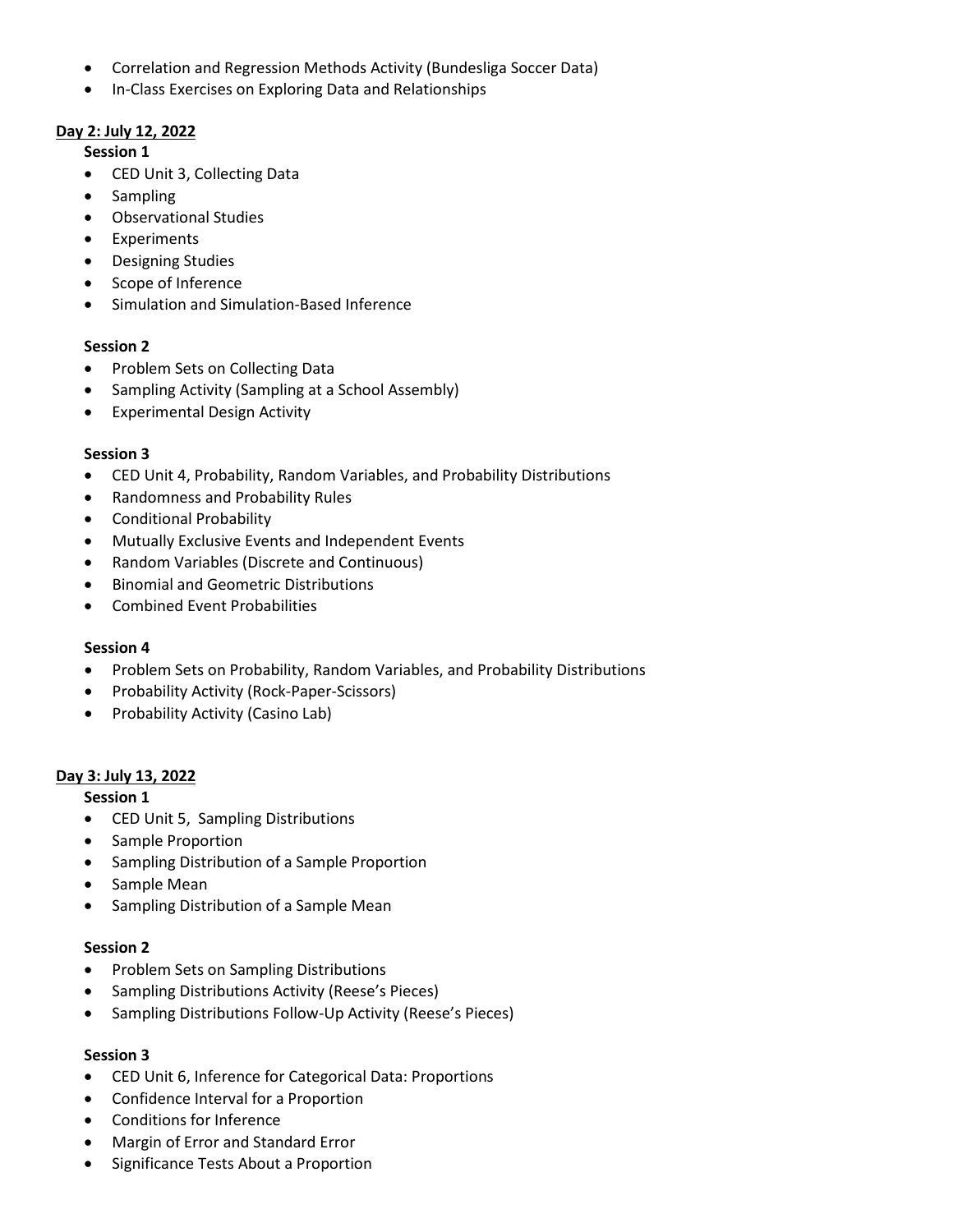- Test Statistics and P-Values
- Power, Type I, and Type II Errors
- 2-Proportion Confidence Intervals and Significance Tests for Proportions

## **Session 4**

- Problem Sets on 1-Sample and 2-Sample Inference Procedures for Proportions
- Confidence Interval Activity (Presidential Polls)
- Significance Test Activity (Hershey's Kisses)

## **Day 4: July 14, 2022**

#### **Session 1**

- CED Unit 7, Inference for Quantitative Data: Means
- Confidence Interval for a Mean
- T-Distributions and Degrees of Freedom
- Significance Tests About a Mean
- 2-Proportion Confidence Intervals and Significance Tests for Means
- Problem Sets on 1-Sample and 2-Sample Inference Procedures for Means
- Confidence Interval and Significance Test Activity for Means (Cereal Box Vouchers)

#### **Session 2**

- CED Unit 8, Inference for Categorical Data: Slopes
- Chi-Square Distributions
- Conditions for Inference
- Chi-Square Goodness of Fit Test
- Chi-Square Test for Association/Independence
- Chi-Square Test for Homogeneity
- Problem Sets on Chi-Square
- Chi-Square Goodness of Fit Activity (M&M's)
- Strategies and Pedagogical Tools

## **Session 3**

- CED Unit 9, Inference for Quantitative Data: Slopes
- Confidence Interval for Regression Slope
- Significance Test for Regression Slope
- Conditions for Inference
- Review Sample Chapter Tests (1-12)

#### **Session 4**

- Instructional Planning Reports PP Slide Deck
- AP Classroom PP Slide Deck (revisited)
- Sample Investigative Task
- Cumulative Review Practice (Exploring Data, Collecting Data, Probability, Inference)
- AP Reading
- Common Student Errors
- Assessment Strategies
- AP Exam Review Tips
- Projects in AP Statistics
- Equity and Access as a Guiding Principle in Designing Instruction (revisited)
- Wrap-up

\*College Board, AP, Advanced Placement and the acorn logo are registered trademarks of the College Board. Used with permission.